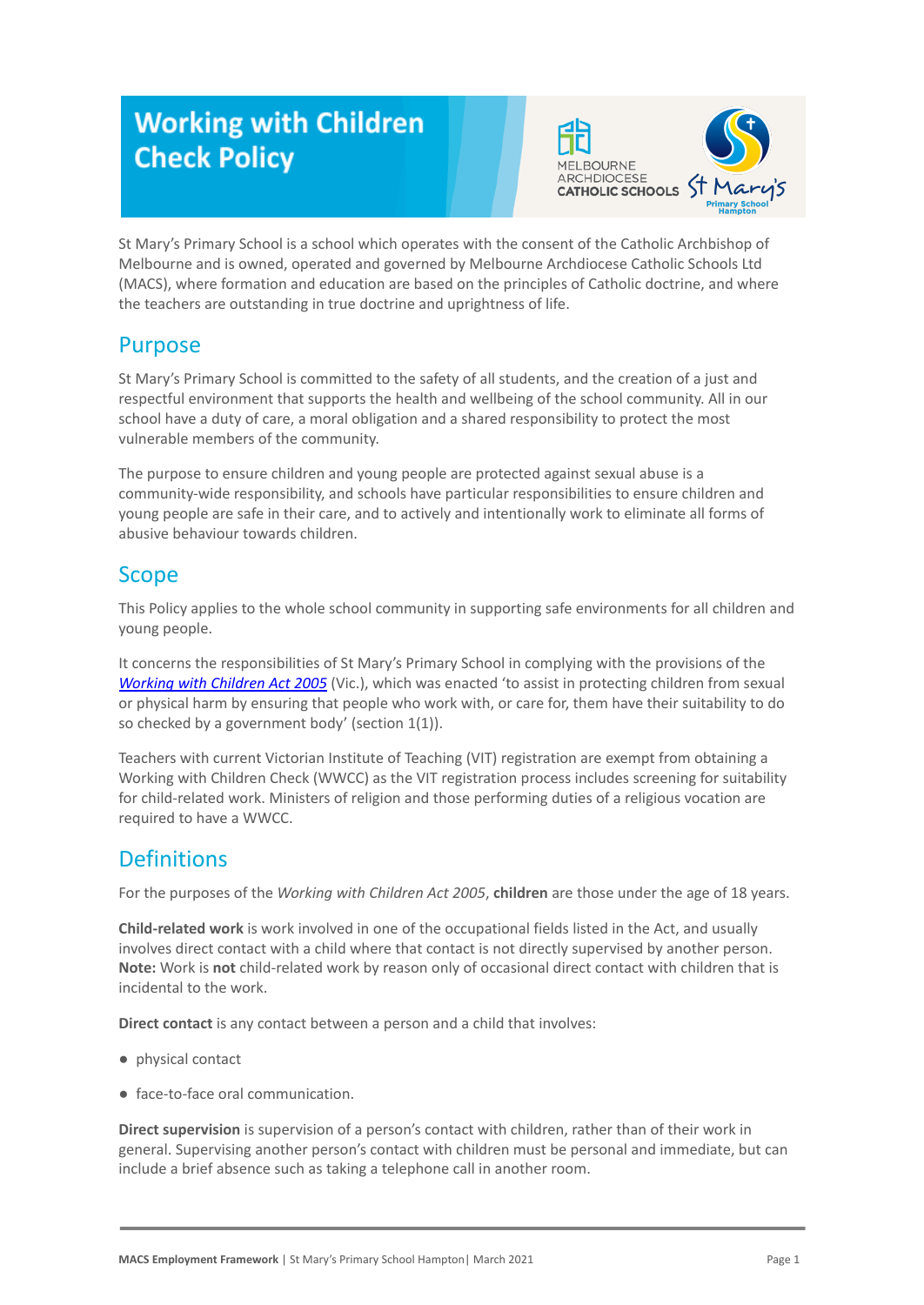**Unsupervised child-related work** is any type of activity where an adult has 'direct contact' with a student or students/young people that is not directly supervised by a member of staff.

**Victorian Institute of Teaching** (VIT) is the registration body for teachers in Victoria.

**Working with Children Check** (WWCC) is required by persons doing child-related work in Victoria as paid workers or volunteers, where that work is not directly supervised by someone with an appropriate check. A WWCC is not required by teachers who hold current VIT registration.

### **Principles**

The following principles underpin our commitment to child safety within our school:

- all students deserve, as a fundamental right, safety and protection from all forms of abuse and neglect
- a safe environment is required to protect children and young people from harm, and to prevent staff or other adults from abusing their position of authority and trust
- our school's commitment to the protection of children is embedded in the culture of our school, and our individual and collective responsibility to take action is understood and accepted
- each child and young person's ongoing safety and wellbeing must be the primary focus of all decision-making.

At St Mary's Primary School, the leadership, teachers and all staff must be fully self-aware of, and comply with, their professional obligations and responsibilities with regard to the protection of children.

### **Policy**

St Mary's Primary School will ensure that a current WWCC is held by all persons involved at the school who are required to do so. The school will maintain accurate and up-to-date WWCC and VIT registers for teachers, clergy, other staff, contractors and volunteers. This duty is allocated to the Office Administrator.

Each year, all staff are made aware of the school's procedures for volunteers, contractors and other persons, including the need for prior approval of such work by the designated member of the school's leadership team.

#### **Who requires a WWCC?**

Only people doing child-related work (and who aren't otherwise exempt under the Act) need a WWCC. This applies to both paid and volunteer workers. Not everyone who has contact with children needs a WWCC. More information about the occupations requiring a WWCC is included in the [list of](https://www.workingwithchildren.vic.gov.au/about-the-check/resources/list-of-occupational-fields) [occupational fields.](https://www.workingwithchildren.vic.gov.au/about-the-check/resources/list-of-occupational-fields)

A WWCC is required:

- by adults engaged in child-related work within the meaning of the Act, which includes engaging in voluntary work and providing practical training as well as paid employment
- if the work usually involves direct contact with a child or children
- when the contact with children is not occasional direct contact and is not incidental to the work
- for clergy and those performing duties of a religious vocation, including the parish priest, who must show the Principal or delegate their current WWCC